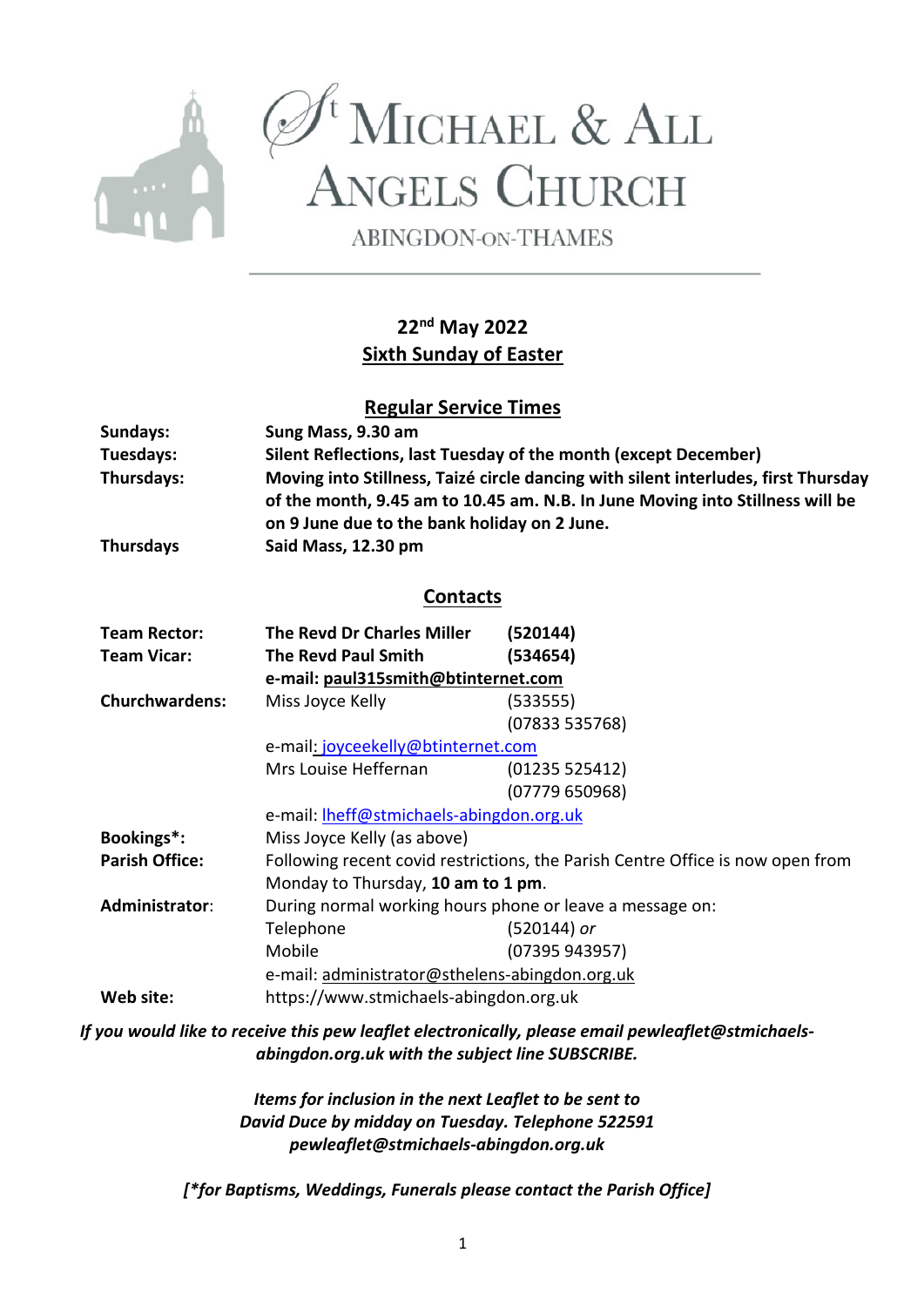#### Dear Friends

## **As Ascension Day Approaches**

On Thursday this week, the church celebrates the important Feast of the Ascension when the Lord left his disciples, ascended into heaven, and returned to the Father.

It is a significant moment in the church's year, as we reflect on the Ascension itself, but also as we begin to prepare with prayerful waiting for the outpouring of the Spirit at Pentecost.

So, there will be two opportunities to worship that day. First, there will be the usual Said Mass here at 12.30pm to which all are welcome. Second, there will be a Holy Communion at St Nicolas at 7pm with hymns and music. This is the Feast in the year which St Nic's hosts for the whole parish. It will be followed by refreshments. I will preside at that celebration and the preacher will be Canon Charles Masheder. Please try to come along to one of these celebrations as with the first disciples we are called 'to worship him with great joy' (cf Luke 24:52).

It may seem strange that the disciples worshipped in this way when the Lord parted from their sight. But, these words of St Augustine remind us that despite Jesus' visible disappearance as he ascended into heaven, his nearness to us is nonetheless undiminished:

*'Christ, while in heaven, is also with us, and we, while on earth, are also with him. He is with us in his godhead and his power and his love;… He did not leave heaven when he came down to us from heaven; and he did not leave us when he ascended to heaven again'.*

May this approaching Feast Day on which we gather in his name and to his glory be rich with joyful worship and praise.

With love and blessings

#### *Father Paul*

**FR PAUL'S EMAIL** Fr Paul continues to not be able to receive e-mails from senders with gmail accounts. He is able to send them and they are received; however replies are not coming through or found in his spam file. This is not limited to a few individuals: it applies to all senders. This is why you won't have received replies for which he sends sincere apologies. While this continues to be investigated, should you wish to send an e-mail from a gmail account, please copy in joyceekelly@btinternet.com who will kindly forward to Fr Paul. If however your e-mail is in anyway confidential or sensitive, Fr Paul requests that you telephone him on the Vicarage landline. (01235 534654) Please do leave a message and he will return your call as soon as he is able. Thank you for your understanding. *Fr Paul*

**THE FLORAL EXTRAVAGANZA** was a huge success last Saturday afternoon. We raised £662.40 for church funds. Very special thanks to Helen Owen who initiated this event: it was especially wonderful that she was able to be present and win one of the arrangements! Thank you to all who worked with Helen to bring this event to fruition, and not least to our bakers and those who served refreshments following the demonstration. With warmest gratitude*, Fr Paul*

*Helen Owen* writes: Thank you very much to all the St Michael's bakers for their array of cakes and all the helpers for the Floral Extravaganza last Saturday. It was a very enjoyable occasion.

#### **SUNDAY WORSHIP AT ST HELEN'S CHURCH**

St Helen's will live-stream their 10.30 am Eucharist through Zoom**.** The Zoom link is available from the Parish Administrator. A recording of the sermon (audio and video) will be made available after the service on the St Helen's web site (try https://abingdonparish.org.uk/StH/StH\_publications.html).

The evening service at St Helen's at 5.30pm on Sunday 15 May will be Evensong with Easter Lessons and Carols. **ASCENSION DAY** this year falls on Thursday 26 May. Mass will be said at **St Michael's at 12.30pm** and there will also be a celebration at **St Nicolas' Church at 7.00pm**.

**ORGAN MUSIC FOR ASCENSIONTIDE:** a recital by Andrew Shouler. St Helen's Church, Sunday 29 May at 5.30 pm. The programme includes music by Simon Preston (1938-), John Joubert (1927-2019), Kenneth Leighton (1929-1988), Olivier Messiaen (1908-1992) and Peter Hurford (1930-2019).

**SILENT REFLECTIONS** will be on Tuesday 31 May at 7.30 pm. Entry will be through the North door (opposite Albert Park). Final prayers will be at 8.30 pm and refreshments will be available. Fr Paul will be providing materials on the theme: *Mary and Elizabeth: Meeting the Cousins of Gladness*. A copy will be emailed to all those on our list, and made available on the Prayer and Worship Resources page of St Michael's website. Paper copies will be available in church. All are welcome.

**MOVING INTO STILLNESS:** circle dancing to Taizé music with silent interludes will be held on **Thursday 9 June** from 9.45 – 10.45 am, before the regular circle dancing session at 11 am. Tea and coffee will be provided between the two sessions. **NB** There will be no circle dancing at all on **Thursday 2 June** because of the Jubilee bank holiday.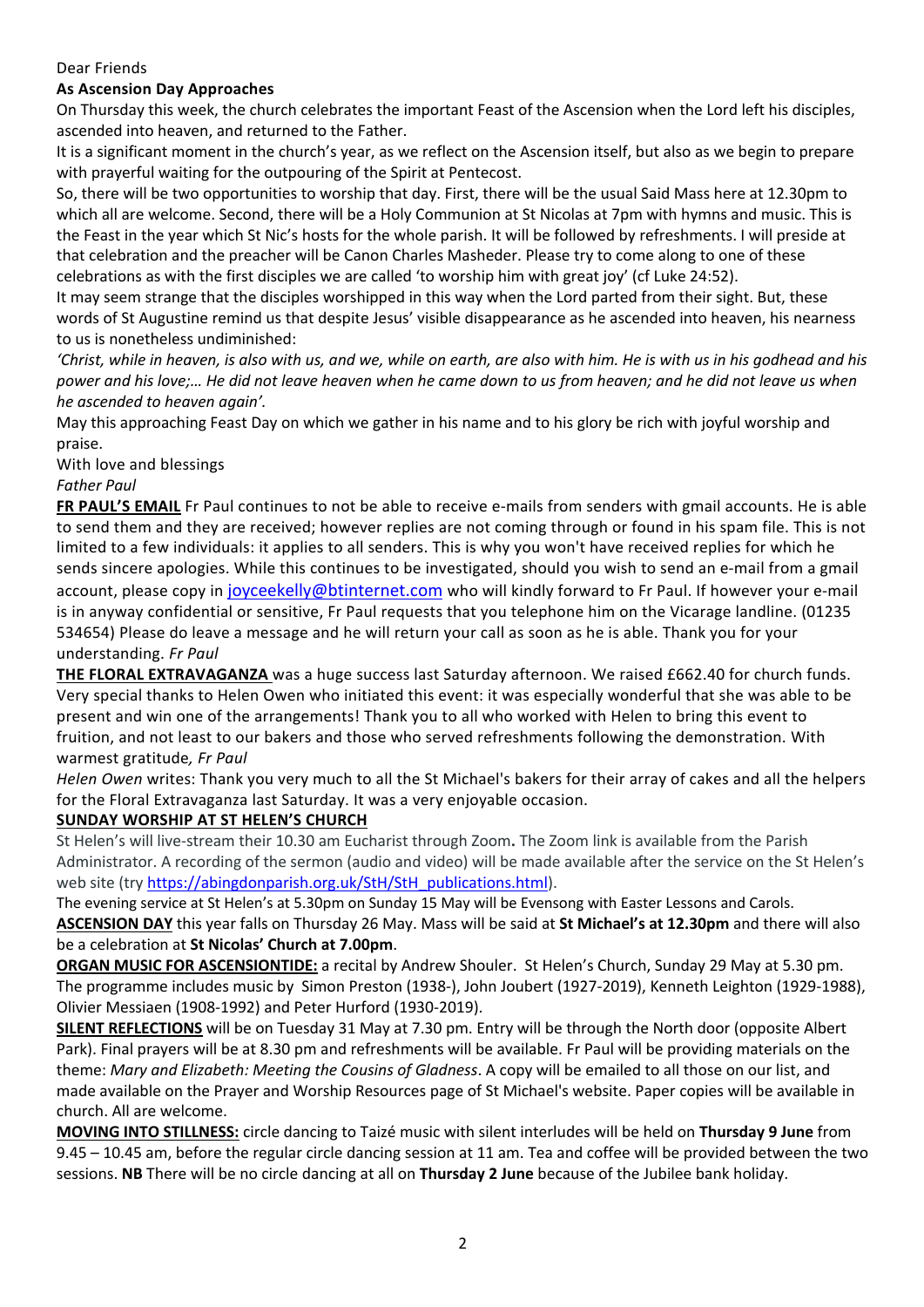**THE CHURCH IN ABINGDON (CIA)** are organising a stall in Rye Farm Meadow for the Queen's Platinum Jubilee celebrations and have asked if St Michaels would be able to man a cake decorating stall as we have previously done at Fun in the Park. Volunteers are invited to let me know if they can help. The date is **Thursday June 2** and we would run from 11 am till 4pm. Please let Jane Cadogan know if you could spare some time – contact her on 07743178561. **CELEBRATION SERVICE FOR THE QUEEN'S PLATINUM JUBILEE** There will be a Civic Service for the whole town community of Abingdon to celebrate HM the Queen's Platinum Jubilee at St Helen's Church on **Thursday 2 June** at 7pm. We will be thanking God for her great sense of duty, her faith and her life of devotion and care for the Nation and the Commonwealth. All very welcome!

**INCENSE** For some years now we have been using a blend of incense called *Rosa Mystica* made by the monks of Alton Abbey but sadly there are now only five monks in the community and their average age is over 70. As a consequence of health issues, one of the monks has recently moved to an Almshouse near Chichester Cathedral. Consequently the community have ceased producing incense. We did manage to procure a few boxes from St Michael's Abbey in Farnborough but their stock, along with that of the shop in Walsingham, has now all been sold and attempts to locate stock elsewhere have failed. Last Sunday we started using a blend called *Glastonbury* produced by the Anglican Benedictine community of monks and nuns at Mucknell Abbey in Worcestershire. Some readers may remember the community when it was based at Burford Priory. "In 2008 the decision was made to sell Burford Priory and build a new, purpose-built monastery that reflected our commitment to sustainability and to working out a contemporary expression of Benedictine life that could speak to the twenty-first century." https://mucknellabbey.org.uk/ for more information.

**THE DOG WALKERS' CAFE** needs more volunteers, particularly of people to act as welcomers and stewards. This is especially necessary for wet days when we come into church. Please see Hilary if you can help.

**UKRAINE CRISIS APPEAL** Many charities have launched appeals to provide help in the humanitarian situation in Ukraine, including the British Red Cross, https://www.redcross.org.uk/ and UNHCR https://www.unrefugees.org.uk/. The Disasters Emergency Committee has also launched an appeal https://www.dec.org.uk/.

**A CANDLE IN THE WINDOW** The May edition of the Parish Magazine 'A Candle in the Window' is available for you to download at https://abingdonparish.org.uk/P\_communications.html and select Issue 4. Read Fr Paul's article about the Queen, Charles Masheder's reflections on 50 years of ordained ministry and much more! For the June edition we would like to hear about Jubilee celebrations and following Claire's article about the Church in Western Australia and anticipating the Lambeth Conference, any interesting experiences of the Anglican Church abroad... *Rob Rutherford*

#### **Worship**

**This Week** The celebrants and preachers until the end of June are: 22 May Fr Paul; 29 May, The Revd Rosalind Rutherford; 6 June (Pentecost), the Revd Jennifer Brown/ Mrs Beryl Clements; 12 June, Parish Corporate Communion at St Michael's, The Revd Dr Charles Miller/ Fr Paul Smith; 19 and 26 June, Fr Paul.

Thursday is Ascension Day. Monday, Tuesday and Wednesday are Rogation Days. Commemorations in the calendar include Tuesday: John and Charles Wesley, evangelists, hymn writers, 1791 and 1788; Wednesday: The Venerable Bede, monk, scholar, historian, 735 and Aldhelm, bishop, 709; Saturday: Lanfranc, monk, archbishop, scholar, 1089. **Ukraine** We are encouraged by Fr Paul to light a candle by the reserved sacrament and pray the prayer for Ukraine from Archbishops Justin and Stephen. The prayer, which can be used at any time, is reproduced below.

God of peace and justice, we pray for the people of Ukraine today.

We pray for peace and the laying down of weapons.

We pray for all those who fear for tomorrow, that your Spirit of comfort would draw near to them.

We pray for those with power over war or peace, for wisdom, discernment and compassion to guide their decisions.

Above all, we pray for all your precious children, at risk and in fear, that you would hold and protect them. We pray in the name of Jesus, the Prince of Peace. Amen.

**Rogation Days** are the three days before Ascension Day, when prayer is offered for God's blessing on the fruits of the earth and on human labour. Common Worship makes provision for Rogation Days along with other seasons and festivals of the agricultural year. (There is a link to this material on our *Prayer and Worship Resources* page.) In the present times of economic hardship facing countless people and the threat posed to global food supply by the war in Ukraine, our dependence on the fruits of the earth and our need to care for natural resources are brought into even sharper focus than before.

The tradition (suppressed at the Reformation, but later restored) arose of processional litanies, often around parish boundaries, concluding with a Mass. The Community of the Resurrection, for example, usually have a procession, based on the litany in Common Worship. Two petitions in the litany are: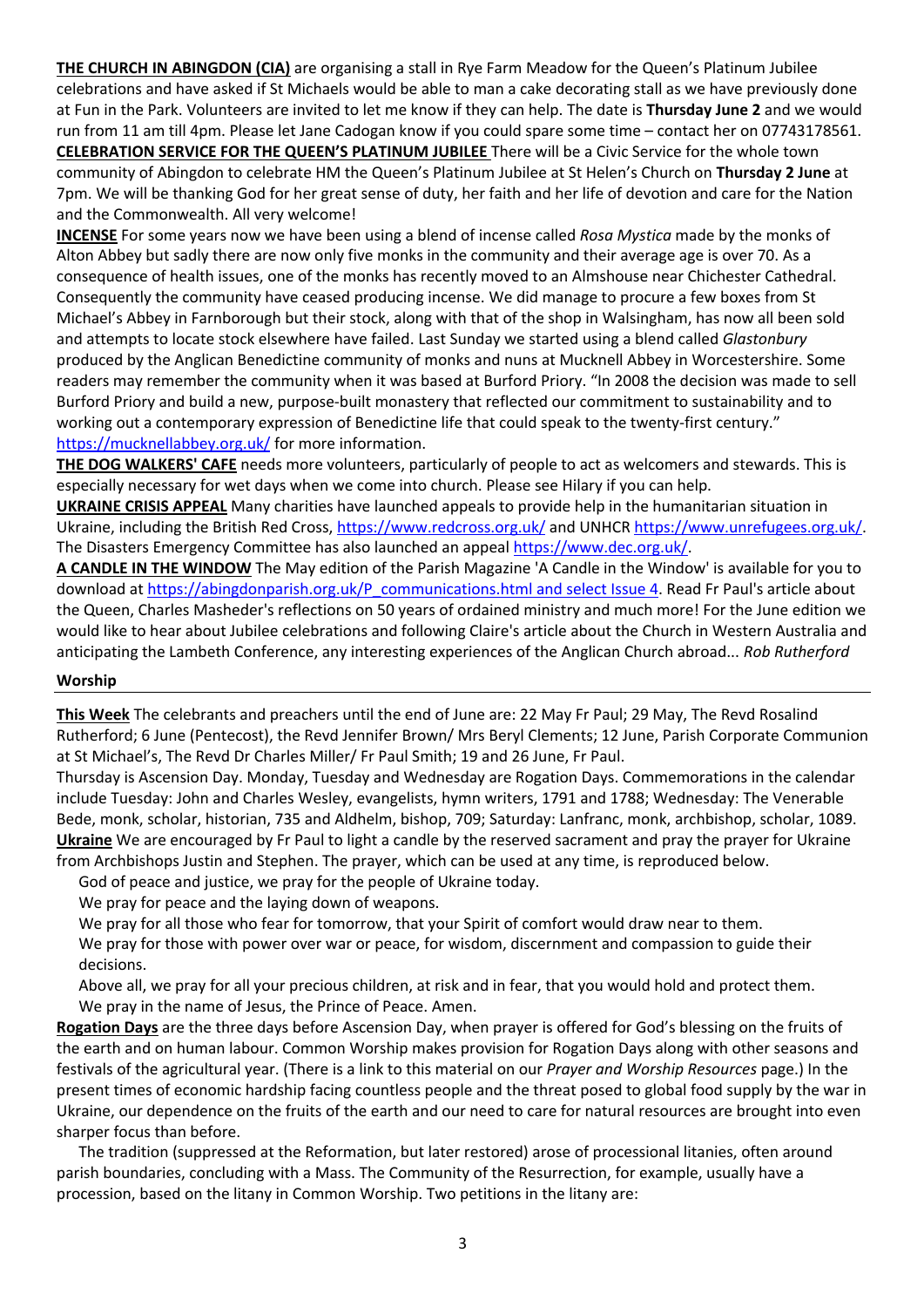For traditional rural skills and crafts and for those who exercise them, let us pray to the Lord. **Lord, have mercy.** For the right ordering of work in time of technological change; **hear us, good Lord.**

Slightly tenuous connections perhaps, but the editor was reminded of articles in the latest *Annual Report of The Friends of York Minster* (2022) and *Radio Times*. (14-20 May) The former includes an article entitled *York Minister: a sustainable future for the 21st century*, which talks about one of the principle projects in a 15-year plan for the estate: the York Minster Centre of Excellence for Heritage Craft Skills & Estate Management. York Minster is only one of 10 of the 42 Anglican Cathedrals to have its own dedicated body of craftspeople. These 10 cathedrals have joined to create a new generation of craftspeople capable of caring for the nation's cathedrals and heritage buildings in the 21<sup>st</sup> century, through the Cathedrals' Workshop Fellowship https://cwfcathedrals.co.uk/. Exciting technical developments in the York stone yard, for example, include use of digital technology, 3D scanning and Computer Aided Design (CAD). New scanning technology reduced the time to template a 24 panel tracery window from ten days to two days. Such developments enable more work to be completed by highly skilled people in a given time. Fabric restoration/ conservation work is one thing cathedrals are not short of. Another development is the use of numerically controlled stone cutting machines to cut to within 2mm of a finished piece, leaving the highly skilled masons to finish the work by hand. And *Radio Times*? A new series, *The Prince's Master Crafters: the Next Generation*, started on Wednesday 18 May at 8.00pm on *Sky Arts*. From the article [the first episode had not been broadcast at the time of writing] six young people starting out in heritage crafts such as stone and wood carving, blacksmithing and stained glass, are set task each week to try their hand at other disciplines. At the end of the programme one will be given the chance to place one of their pieces in Highgrove House, home of Prince of Charles (who is very involved in the programmes). The link to York Minister – one of the craftspeople is a stone mason at the Minister.

#### **Ascension Day** From the introduction to the liturgy:

Today we recall how he [Christ] left this earth and returned to his Father, ascending into heaven to take his throne over all dominions and powers. Trusting in his reign over all creation, and submitting to his kingly yet loving rule, let us hear the story of his parting.

The reading from Acts (1.4-11) follows.

The Extended Preface to the Eucharistic Prayer:

It is indeed right and good, our duty and our joy, always and everywhere to give you thanks,

holy Father, almighty and eternal God, through Jesus Christ the King of glory.

Born of a woman, he came to the rescue of our human race.

Dying for us, he trampled death and conquered sin.

By the glory of his resurrection he opened the way to life eternal

and by his ascension, gave us the sure hope that where he is we may also be.

#### **Please pray for:**

- Steven and Gavin our bishops, Justin, Archbishop of Canterbury;
- Our worship on Ascension Day that it may be filled with joy as we await the coming of the Spirit;
- Her Majesty the Queen, as the celebrations of her Platinum Jubilee approach, and all the royal family;
- the work of the NHS, all local nurses, doctors, and therapists;
- those living with physical disabilities, chronic illnesses and pain, and for the challenges they face in their daily lives, especially those who lack support;
- the suffering, all who mourn, the recently departed, and all whose year's mind falls at this time;
- people living in Masefield Crescent, Mayotts Road, Meadowside and Meadowside Court.

#### **Eucharistic Lectionary**

| 6 <sup>th</sup> Sunday of Easter | Acts 16.9-15       | Ps 67              | <b>Revelation 21.10,22-22.5</b> | John 5.1-9      |
|----------------------------------|--------------------|--------------------|---------------------------------|-----------------|
| <b>Mon</b>                       | Acts 16.11-15      | Ps 149.1-5         |                                 | John 15.26-16.4 |
| <b>Tues</b>                      | Acts 16.22-34      | Ps 138             |                                 | John 16.5-11    |
| Wed                              | Acts 17.15,22-18.1 | Ps 148.1-2, 11-end |                                 | John 16.12-15   |
| <b>Thur: Ascension Day</b>       | Acts 1.1-11        | Ps 47              | Ephesians 1.15-end              | Luke 24.44-end  |
| Fri                              | Acts 18.9-18       | Ps 47.1-6          |                                 | John 16.20-23   |
| Sat                              | Acts 18.22-end     | Ps 47.1-2, 7-end   |                                 | John 16.23-28   |